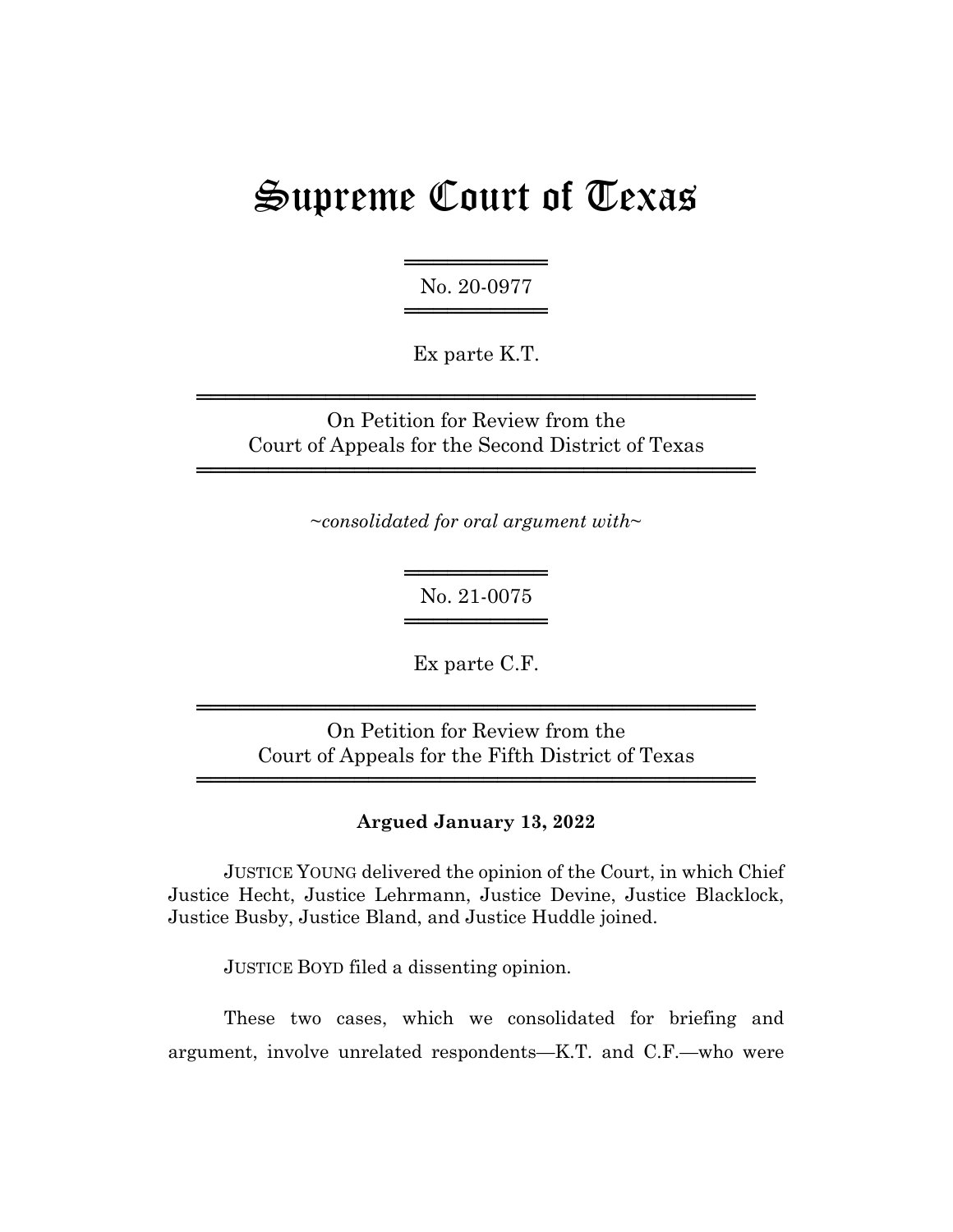acquitted of driving while intoxicated, or DWI. Both respondents seek expunction of the records relating to their arrests. Texas law authorizes such expunctions unless "the offense for which the person was acquitted arose out of a criminal episode," Tex. Code Crim. Proc. art. 55.01(c), and defines "criminal episode" as "the commission of two or more offenses" under specified circumstances. Tex. Penal Code § 3.01. Each respondent had a previous DWI conviction from at least three years before the arrest that led to acquittal.

The State must make two separate showings to block respondents' requested expunctions.1 First, to reach the minimum "commission of two . . . offenses" required for a criminal episode to exist, *id*., the State must establish that each respondent's second DWI arrest qualifies as the "commission" of that offense, despite the resulting acquittals. Second, the State must show that each respondent's prior conviction and later arrest were part of a common "criminal episode" specifically, that two arrests for DWI are necessarily part of the same criminal episode even when the underlying events have no other relation to each other.

We hold that an acquittal cannot qualify as the "commission" of an offense. With only one "commission" for each respondent, there can be no "criminal episode" for either. Without a criminal episode, the exception to expunction does not apply. We therefore affirm the judgments below on this ground without reaching the second issue, which we reserve for a future case.

<sup>&</sup>lt;sup>1</sup> The petitioner in both cases, which we call "the State," is the Texas Department of Public Safety.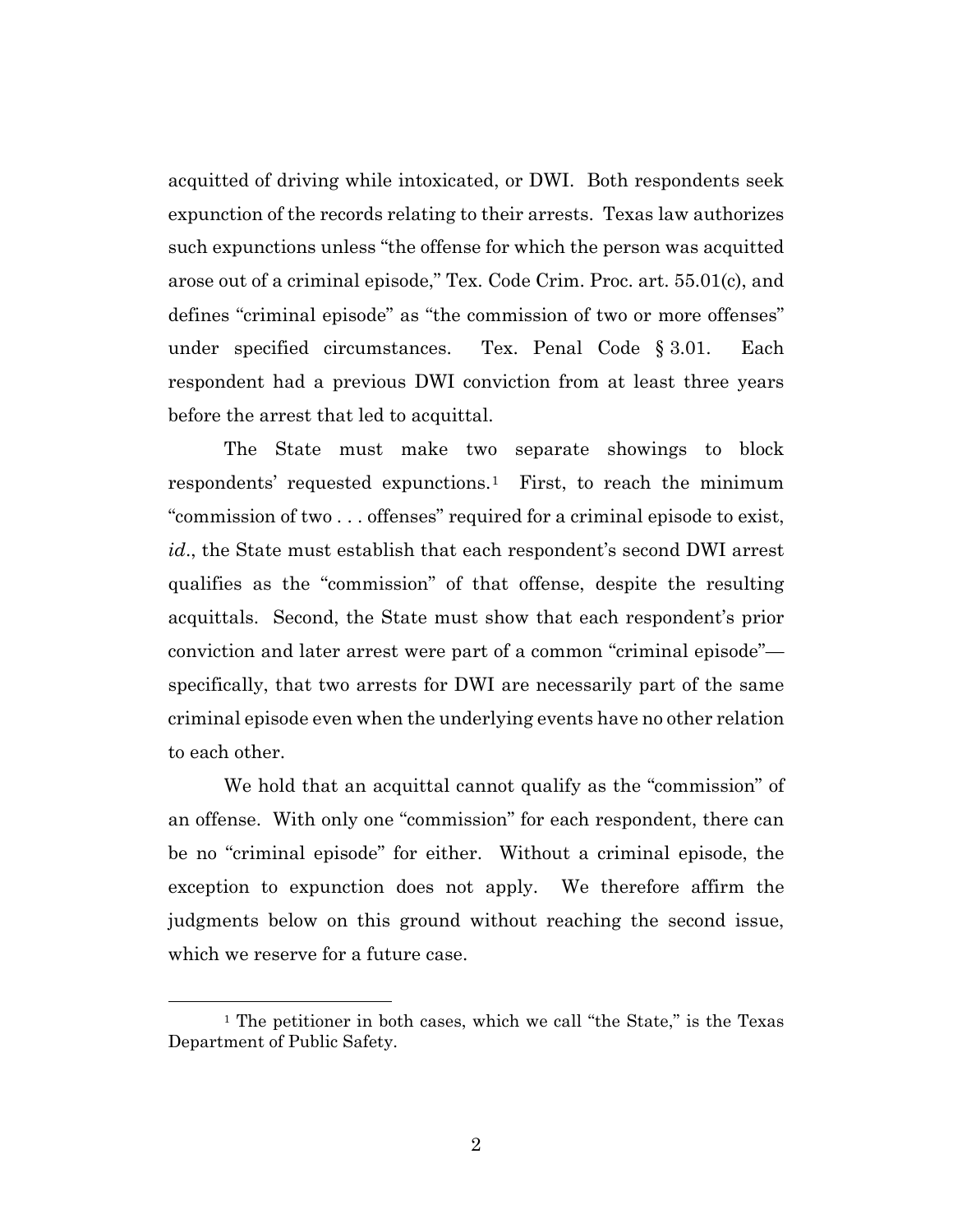**I**

The material facts in each case are undisputed and essentially identical: Respondents K.T. and C.F. each has one misdemeanor DWI conviction and, more than three years later, one subsequent misdemeanor DWI acquittal.2 Both respondents filed petitions in the relevant trial court requesting expunction of the arrest records pertaining to their acquittals. Both cases present the same question of law relating to the availability of expunction under these circumstances. Separate trial courts ordered expunction of each respondent's records despite the State's objections. In *K.T.*, a divided panel of the Second Court of Appeals affirmed.3 In *C.F.*, the en banc Fifth Court of Appeals affirmed over a dissent.4

### **II**

As we have repeatedly recognized, there is no constitutional right to expunction. *Ex parte R.P.G.P.*, 623 S.W.3d 313, 316 (Tex. 2021); *In re State Bar of Tex.*, 440 S.W.3d 621, 624 (Tex. 2014) (orig. proceeding). The cases before us therefore present only a question of statutory construction. The interaction of three provisions from two Texas statutes determines whether those in respondents' position may expunge records relating to charges for which they have been acquitted.

First, the Code of Criminal Procedure provides a general entitlement to the expunction of arrest records when someone is later

<sup>2</sup> At oral argument, counsel for C.F. moved to recaption the case to use only C.F.'s initials. We now grant that motion, which we carried with the case.

<sup>3</sup> 612 S.W.3d 111 (Tex. App.—Fort Worth 2020).

<sup>4</sup> 613 S.W.3d 276 (Tex. App.—Dallas 2020).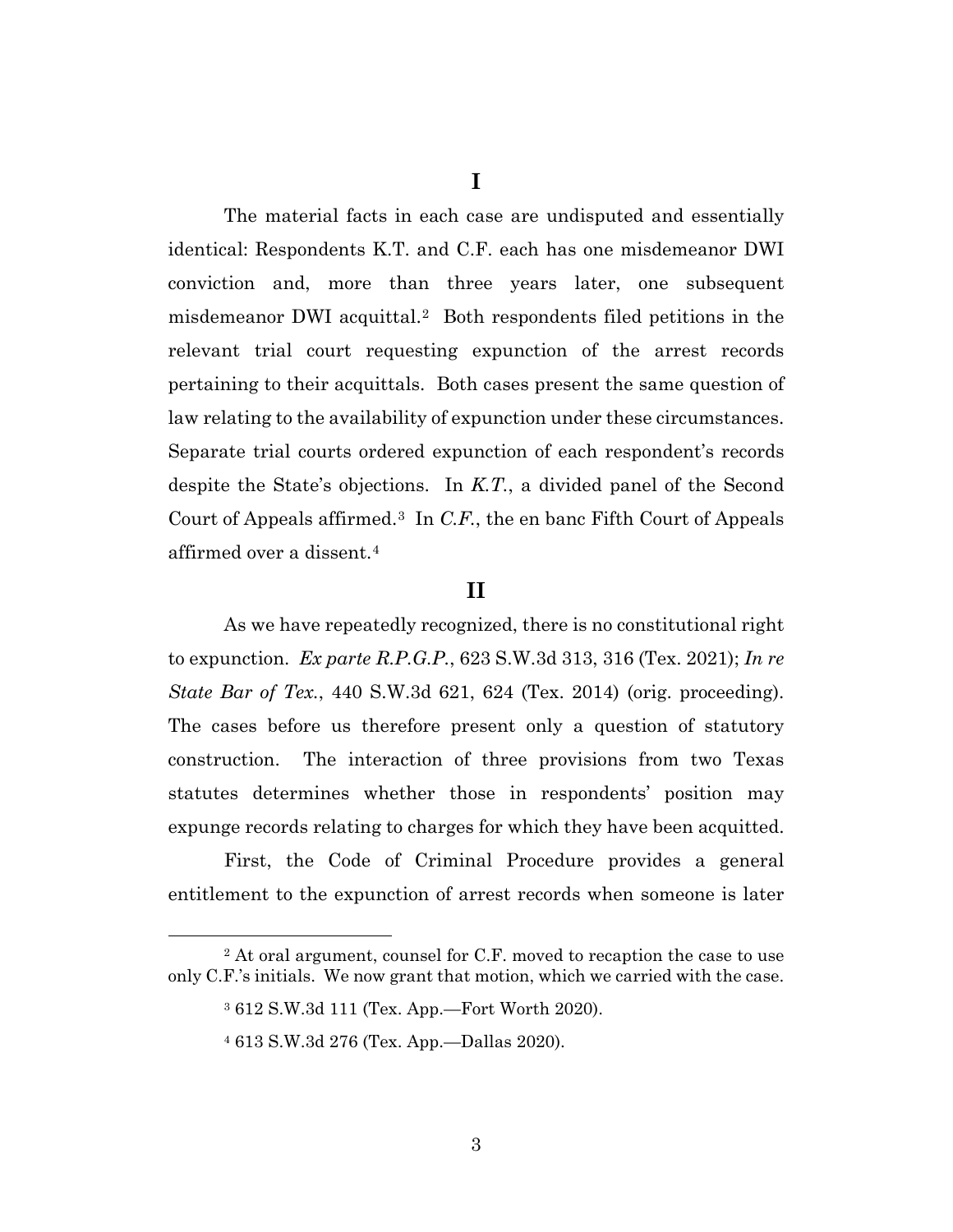acquitted:

A person who has been placed under a custodial or noncustodial arrest for commission of either a felony or misdemeanor is entitled to have all records and files relating to the arrest expunged if the person is tried for the offense for which the person was arrested and is acquitted by the trial court, except as provided by Subsection (c) . . . .

Tex. Code Crim. Proc. art. 55.01(a)(1)(A) (internal punctuation omitted).

Next, the exception to this general entitlement appears in article

55.01(c), which provides that

[a] court may not order the expunction of records and files relating to an arrest for an offense for which a person is subsequently acquitted, whether by the trial court, a court of appeals, or the court of criminal appeals, if the offense for which the person was acquitted arose out of a criminal episode, as defined by Section 3.01, Penal Code, and the person was convicted of or remains subject to prosecution for at least one other offense occurring during the criminal episode.

Finally, courts cannot apply the exception without confirming that, under the Penal Code's definition, a "criminal episode" has been formed in the first place:

In this chapter, "criminal episode" means the commission of two or more offenses, regardless of whether the harm is directed toward or inflicted upon more than one person or item of property, under the following circumstances:

(1) the offenses are committed pursuant to the same transaction or pursuant to two or more transactions that are connected or constitute a common scheme or plan; or

(2) the offenses are the repeated commission of the same or similar offenses.

Tex. Penal Code § 3.01.

When the State invokes the statutory exception to block access to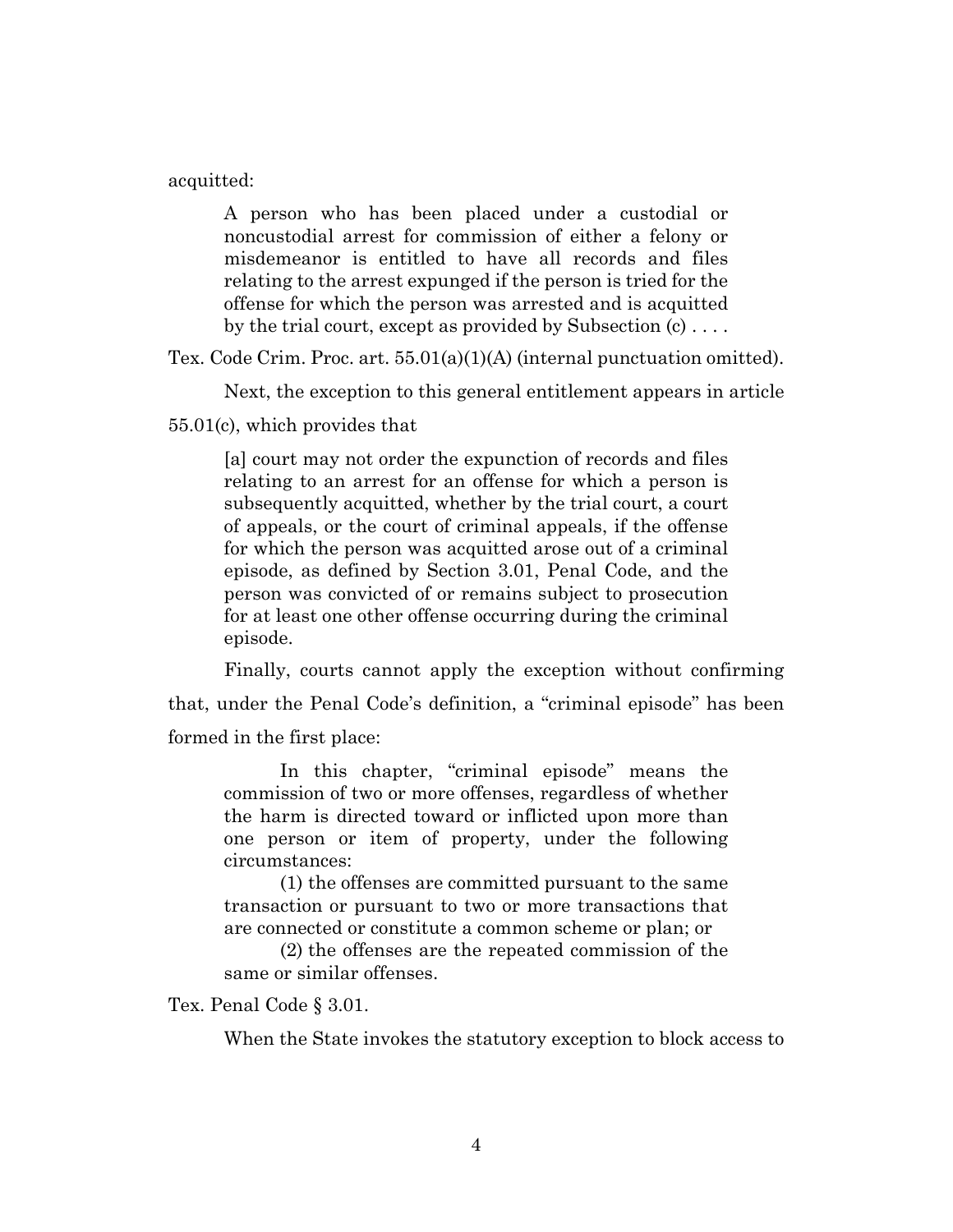expunction for someone who has been acquitted of an offense, these statutory provisions require the State first to establish that a "criminal episode" has in fact been formed. If so, the State must show that the acquittal at issue "arose out of" that "criminal episode."

#### **III**

We begin with whether a "criminal episode" has been formed in the first place. It is undisputed that a "criminal episode" cannot exist without at least two qualifying "offenses." It is likewise undisputed that the only potential offenses that could qualify here are each respondent's (1) single prior DWI conviction and (2) single DWI arrest that led to acquittal. The question before us is whether, as a matter of law, a single conviction and a single acquittal are legally sufficient to establish a "criminal episode" under Penal Code § 3.01.

# **A**

### **1**

The State contends that one conviction and one acquittal are sufficient. Most of the State's arguments, however, attack respondents' contention that a criminal episode requires two *convictions*. As we describe in greater detail below, we agree with the State that a final conviction is not necessary to treat charged conduct as an "offense" when determining whether the article 55.01(c) exception to expunction which incorporates § 3.01's definition of criminal episode—applies. Article 55.01(c)'s reference to "the offense for which the person was acquitted" would be incoherent if "offense" meant "conviction," for one cannot be *convicted* of an offense if one has been *acquitted* of that offense.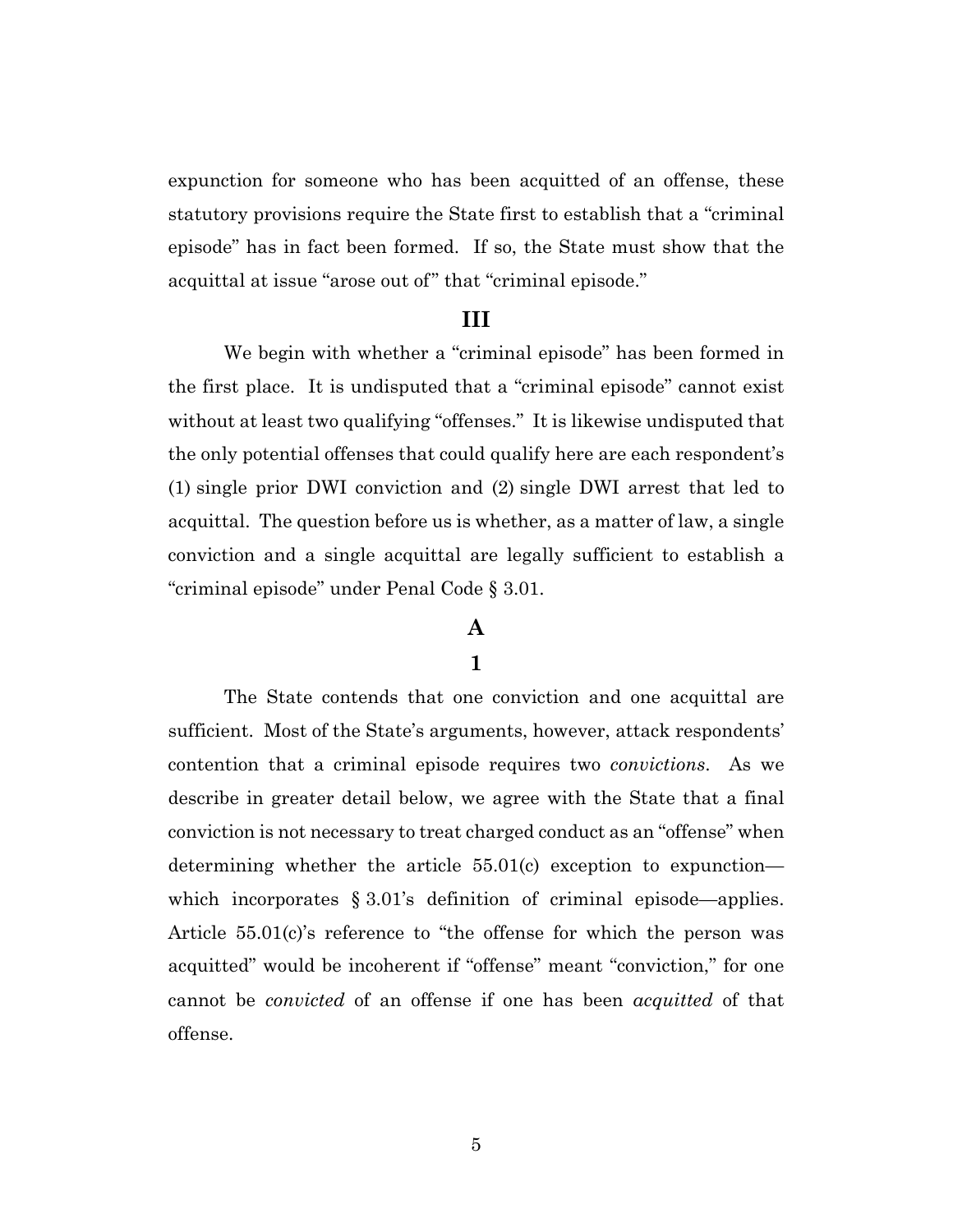But rejecting respondents' constrained reading of "offense" to mean only convictions does not equate to embracing the State's expansive reading that "offense" encompasses both acquittals *and* convictions. Article 55.01(c) does not separately define the term "criminal episode" but instead expressly incorporates the definition provided in Penal Code § 3.01. Section 3.01, in turn, requires the "*commission* of two or more offenses" to establish a "criminal episode." (Emphasis added.)

The Penal Code does not define the term "commission," so the ordinary meaning of that term governs our analysis. "Commission" is the "[a]ct of committing, doing, or performing; act of perpetrating  $\dots$ " *Commission*, Webster's International Dictionary (2d ed. 1953). Common sense and ordinary English usage both rebel at allowing the State to treat someone as the committer, doer, performer, or perpetrator of a crime after a jury's verdict of acquittal.<sup>5</sup> With respect to their later arrests, the State did not meet its burden to show that K.T. and C.F. committed, did, performed, or perpetrated the offense of driving while intoxicated beyond a reasonable doubt. The right to trial by jury, and the sanctity of the resulting verdicts, are fundamental to our legal system. Absent clear language to the contrary, we cannot agree that the legislature would define "criminal episode" as the "commission" of multiple offenses if it wanted to include offenses where a jury has acquitted the defendant. Tex. Penal Code § 3.01.

The State's approach would do more than subvert ordinary

<sup>5</sup> K.T. was acquitted in a jury trial. C.F. had the right to a trial by jury, but instead accepted a bench trial, at which he was acquitted.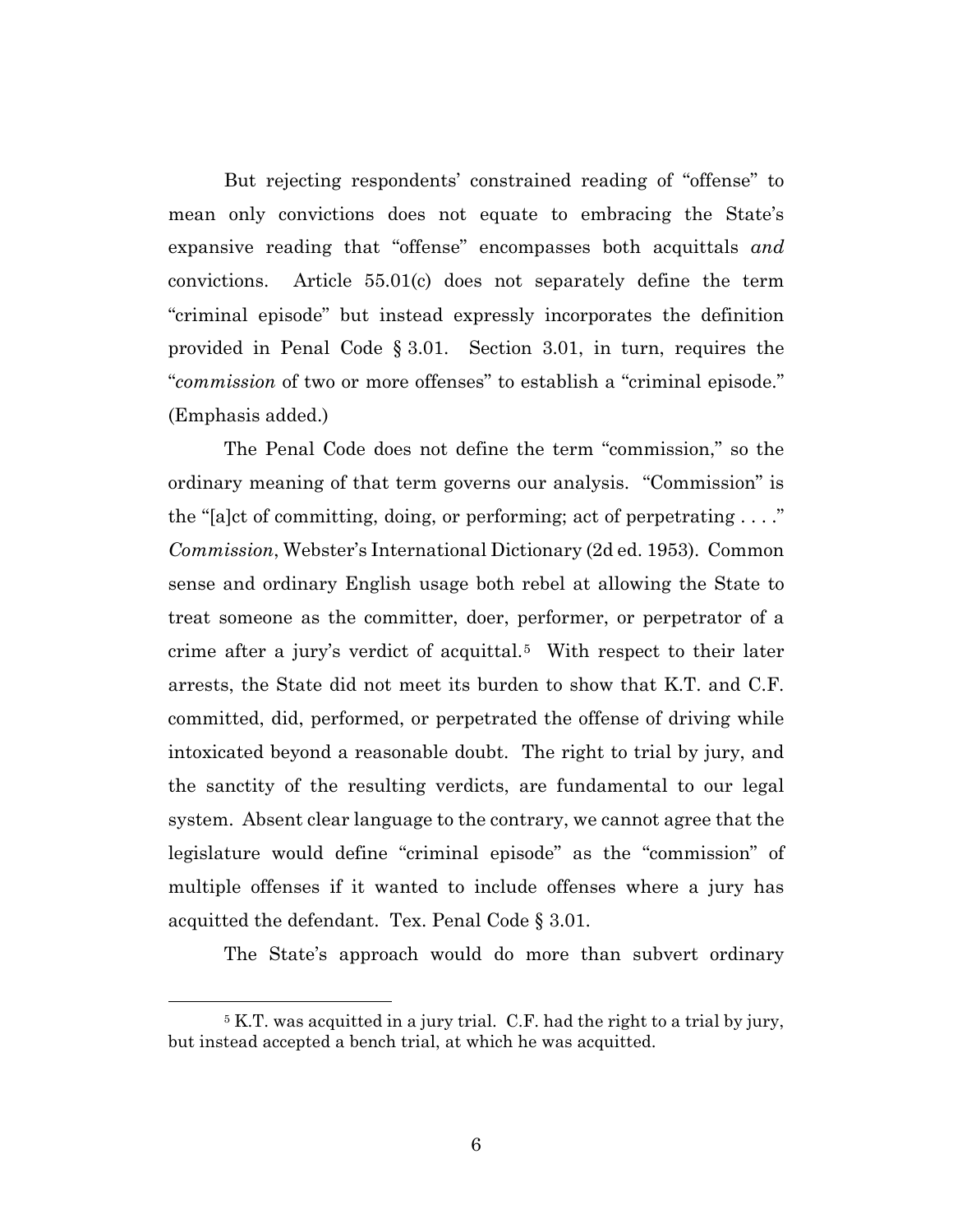language like "commit" or "commission." It would lead to results that would startle not just legislators but ordinary Texans. The State has candidly acknowledged, for example, that its reading would require Texas courts to deem an unquestionably erroneous arrest—even one based on admittedly mistaken identity—as establishing the "commission" of an "offense" by the wrongly arrested citizen. Indeed, a false arrest springing from malice would constitute the "commission" of an offense *by the victim of the false arrest*, even if the government immediately corrects the error and punishes the officials who caused that arrest.

The legislature's use of "commission" forecloses such a scenario. That term's plain meaning focuses on the actions of the alleged perpetrator, not the actions of third parties like the law-enforcement officer doing the arresting. When the State fails to show that the arrestees committed particular conduct, such now-rejected allegations may not be treated as conduct that the arrestees *did* commit.

Article  $55.01(a)(1)(A)$  also uses "commission" in a way that supports our reading. That provision authorizes expunction for someone "who has been placed under . . . arrest *for commission of* [a crime]" and who then is acquitted. (Emphasis added.) Being "arrest[ed] *for commission*" of a crime sets out the reason that someone needs expunction—he was arrested but then was acquitted. The initial accusation is *why* he was arrested. Penal Code § 3.01, however, is tethered to the *commission* of a crime (which is defeated upon acquittal), not merely an "arrest *for* commission" of a crime.

Article 55.01 is thus premised on acquittals *not* being called

7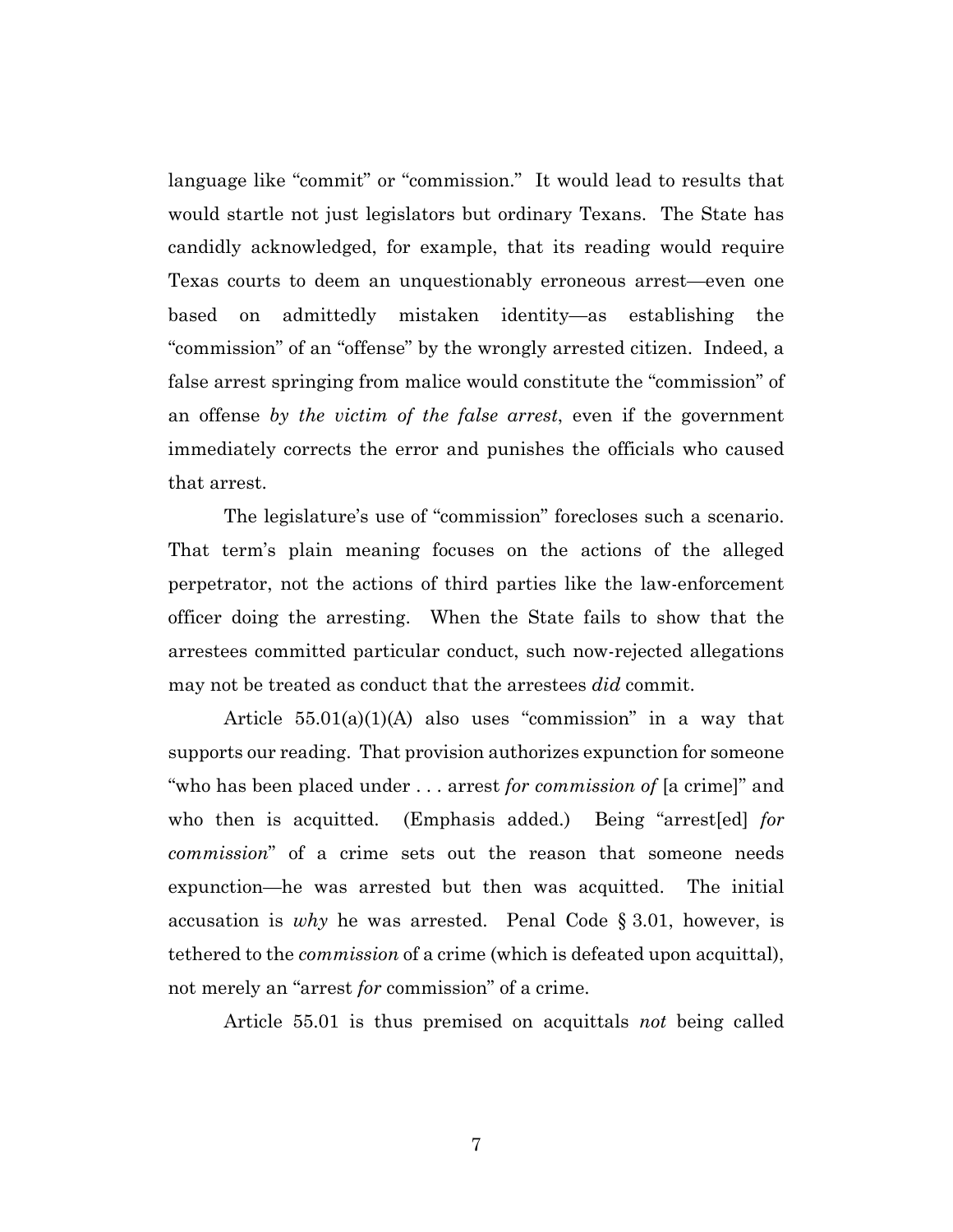"committed" offenses. As we discuss below, article 55.01(c)—the exception to expunction—accordingly does not even use the word "commission," but describes only "an offense for which a person is subsequently acquitted." The absence of "commission" is significant, and confirms our reading, because the whole point of article 55.01(c) is to bar expunction of records related to "offenses" that, because they led to acquittal, were *not* shown to have been committed.

**2**

The State claims that we must embrace its unlikely interpretation of "commission" under  $\S 3.01$  because article 55.01(c) otherwise becomes a "nullity." Specifically, the State argues that "for article 55.01(c) to apply, the offense for which the defendant is acquitted must have been 'committed'—otherwise, it could not arise from a criminal episode as defined by section 3.01" since an offense that is not committed cannot "arise" from a criminal episode. We cannot embrace this reading because it misapprehends how § 3.01 and article 55.01 interact.

First, § 3.01 has but one role in expunction cases: to delineate whether a "criminal episode" exists. That question turns in part on identifying "the commission" of multiple offenses. But once a criminal episode *has* been formed, it does not matter whether an offense was "committed." Said differently, the State *can* block an expunction of an acquittal (which, as we discuss below, indeed can "arise from" an already-identified criminal episode). Doing so is the whole point of article 55.01(c). Once  $\S 3.01$  is satisfied, in other words, article 55.01(c) takes over—and article 55.01(c) does not address whether an offense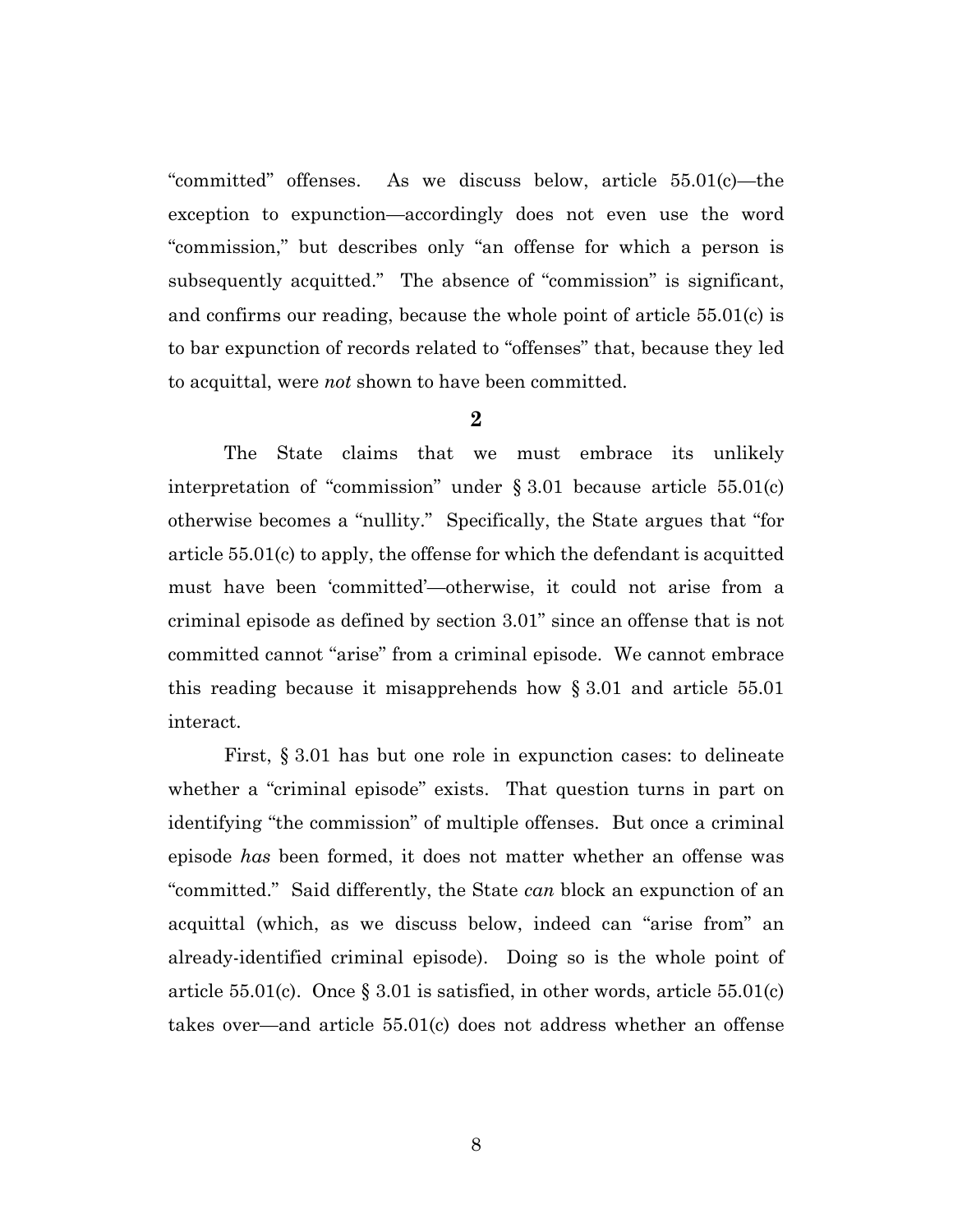was "committed."

Both text and context illustrate this relationship between the two provisions. Article 55.01(c) expressly conditions *its* use of "criminal episode" on how *the Penal Code* uses that term: unless the State can show "a criminal episode, *as defined by Section 3.01, Penal Code*," the exception to expunction is impermissible. (Emphasis added.) The relevant language in § 3.01 was enacted in  $1973.6$  Article 55.01(c), which was enacted in 1999,7 does not *modify* § 3.01's language, but *borrows* it. Article 55.01(c) directs courts to import § 3.01's meaning into the expunction context—not to export expunction-specific meaning into § 3.01. The way to read these statutes together is to follow the legislative command to take § 3.01 as we find it.

Our analysis could end merely with the legislature's express command that courts not impose a bespoke reading on § 3.01 based on expunction-related concerns. But the legislature also had a very good reason for that command: to avoid interference with the substantive criminal law. After all, while article 55.01(c) *exclusively* concerns expunction, § 3.01 is an important *criminal-law* statute that contains the sole definition in Chapter 3 of the Penal Code, which is titled "Multiple Prosecutions." The tail would wag the dog if article 55.01(c) could transform the meaning of  $\S 3.01$ . Caution is called for: "[A]n expunction proceeding is civil in nature,' yet it is in the criminal law

<sup>6</sup> *See* Act of May 24, 1973, 63d Leg., R.S., ch. 399, § 1, 1973 Tex. Gen. Laws 883, 891 (codified at Tex. Penal Code  $\S 3.01$ ).

<sup>7</sup> Act of June 18, 1999, 76th Leg., R.S., ch. 1236, § 1, 1999 Tex. Gen. Laws 4279, 4280 (codified at Tex. Code Crim. Proc. art. 55.01).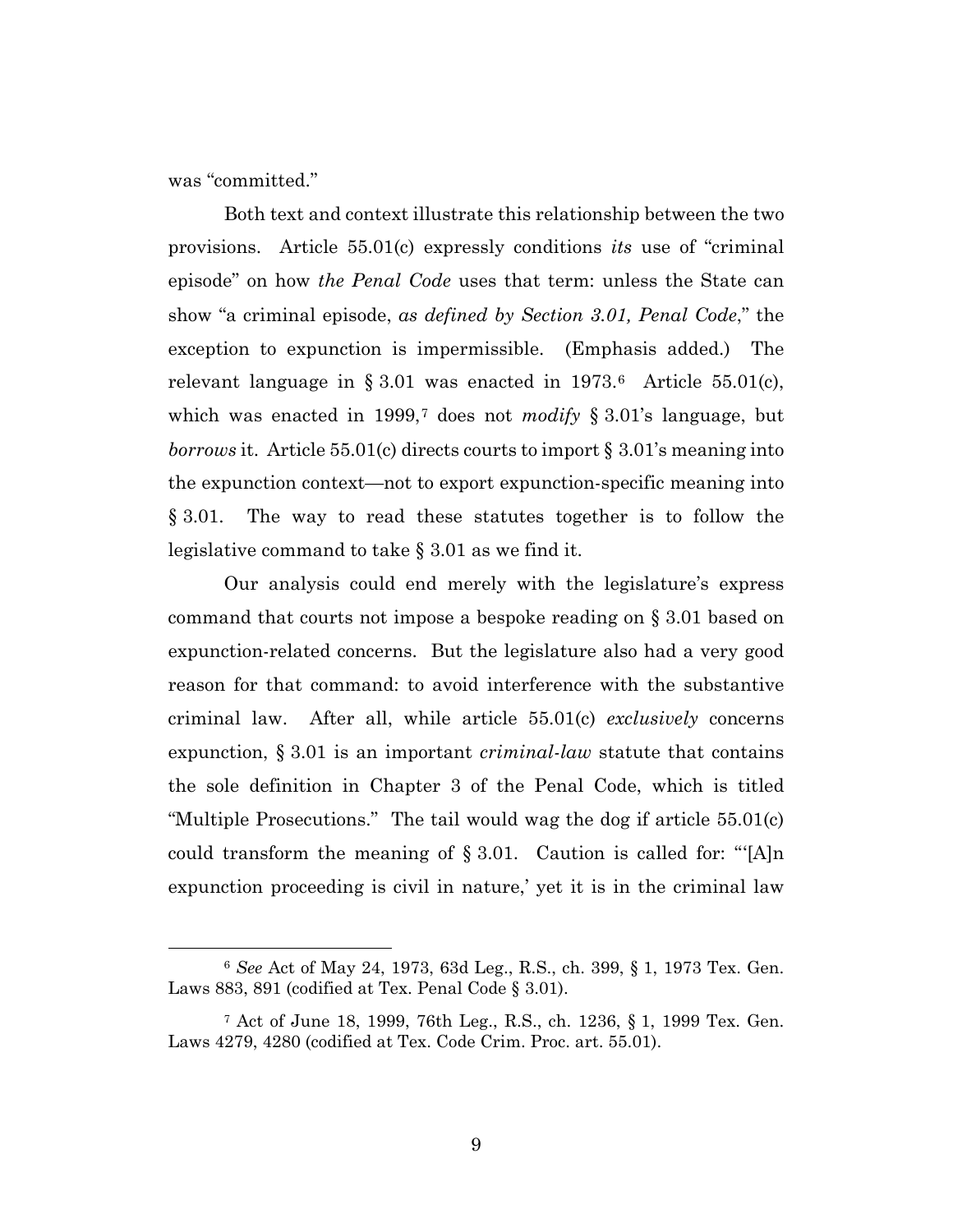where the consequences of our decision will be keenly felt." *Ex parte R.P.G.P.*, 623 S.W.3d 313, 334 (Tex. 2021) (Bland, J., dissenting) (alteration in original) (quoting *State v. T.S.N.*, 547 S.W.3d 617, 619 (Tex. 2018)).

Hence, it is not surprising that the legislature itself emphasized that, however § 3.01 defines "criminal episode," article 55.01(c) must use *that* definition. That definition could change, of course, for reasons wholly unrelated to expunction. The legislature or the courts could modify § 3.01's meaning or scope with criminal prosecutions and not expunction in mind. If that happens, article 55.01(c) includes a backstop. Beyond requiring the State to show a "criminal episode" as defined in  $\S 3.01$ , article 55.01(c) has an independent requirement of its own: that "the person was convicted of or remains subject to prosecution for at least one other offense occurring during the criminal episode."

This belt-and-suspenders approach—relying on § 3.01 but providing a backstop—does not make anything a nullity or create any surplusage. To the contrary, article 55.01(c)'s language ensures that *at least one* conviction or unresolved charge is required to bar expunction of records relating to an acquittal *no matter what* happens vis-à-vis the details of  $\S 3.01$ . Article 55.01(c)'s requirement is less restrictive than § 3.01's current definition, but it still is an independent statutory condition ready to take effect if necessary. Allowing for such a contingency is comparable to retaining a state constitutional provision even though the U.S. Supreme Court has given an analogous federal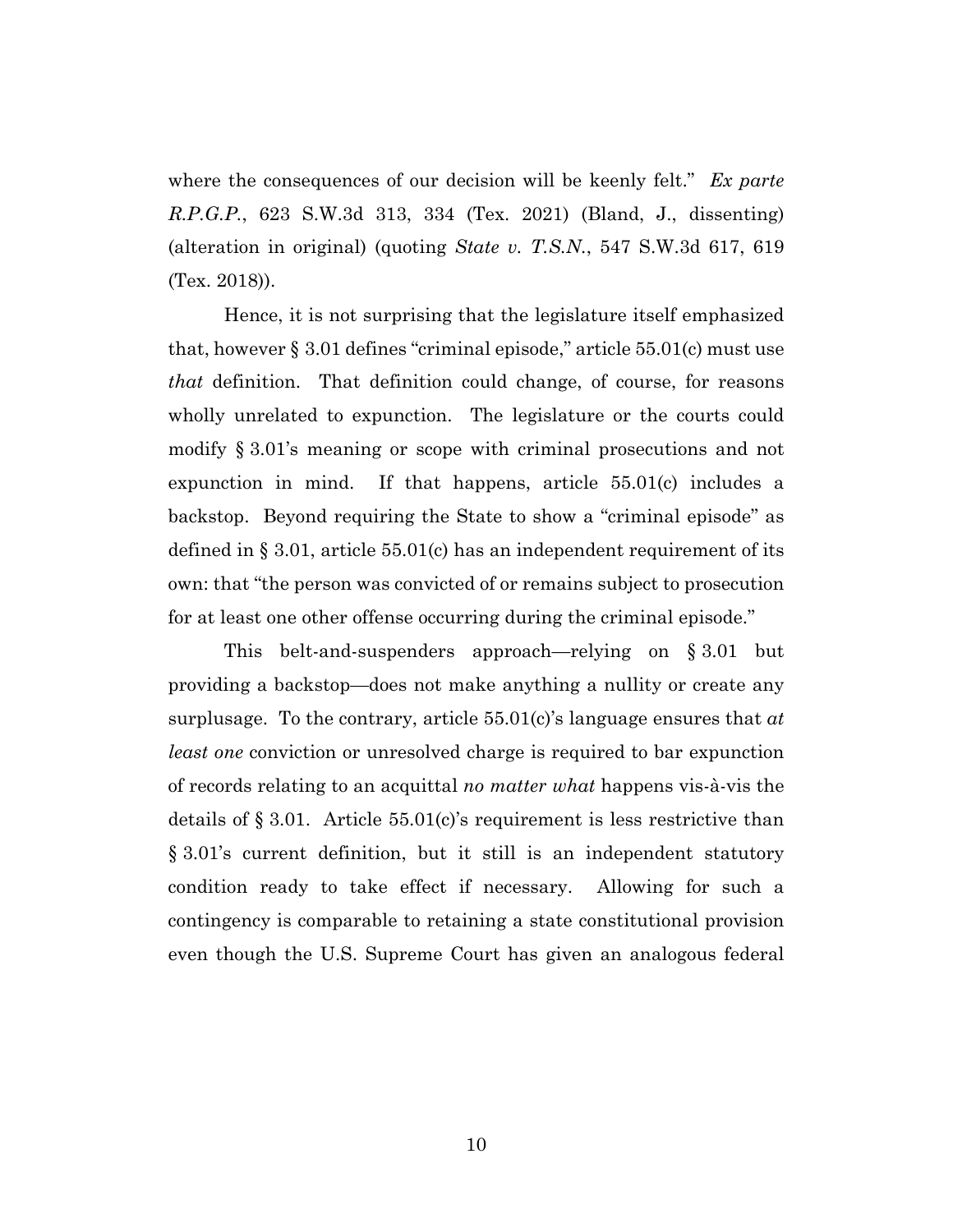constitutional provision a more expansive scope.8

Our holding today addresses only the very first step of the analysis relating to the exception to expunction—the creation of the criminal episode under Penal Code § 3.01. Specifically, we hold that an acquittal cannot be leveraged into *forming* a criminal episode because an acquittal does not qualify as the "commission" of an "offense." Once the State properly identifies a criminal episode, however, § 3.01 does not play any further role in the expunction analysis.

Finally, the State is also mistaken to contend that offenses leading to acquittal cannot "arise from" a criminal episode under the ordinary definition of "commission." Acquitted offenses can still "arise from" the two categories of criminal episodes that § 3.01 describes. Imagine a defendant charged with robbing three banks during a spree, who is convicted of two but acquitted of the third. Or consider a defendant charged with robbing a house, kidnapping an occupant of the house, and arson of the house; he might likewise be convicted of the first two but acquitted of the third. In both scenarios, the third offense was not "committed." But that third offense nonetheless cannot be expunged under article 55.01(c) *because* that acquitted offense "arose from" the same criminal episode. Our recourse to the ordinary English meaning of the statutory text may allow more expunctions than the State prefers, but that hardly renders article 55.01(c) or any other provision a "nullity."

<sup>8</sup> State constitutional provisions still independently protect the right at issue even if federal law provides *more* protection. And if the Supreme Court's interpretation of the federal Constitution changes, the state Constitution, which may have appeared dormant, will quickly prove that it was not as superfluous as it may have seemed.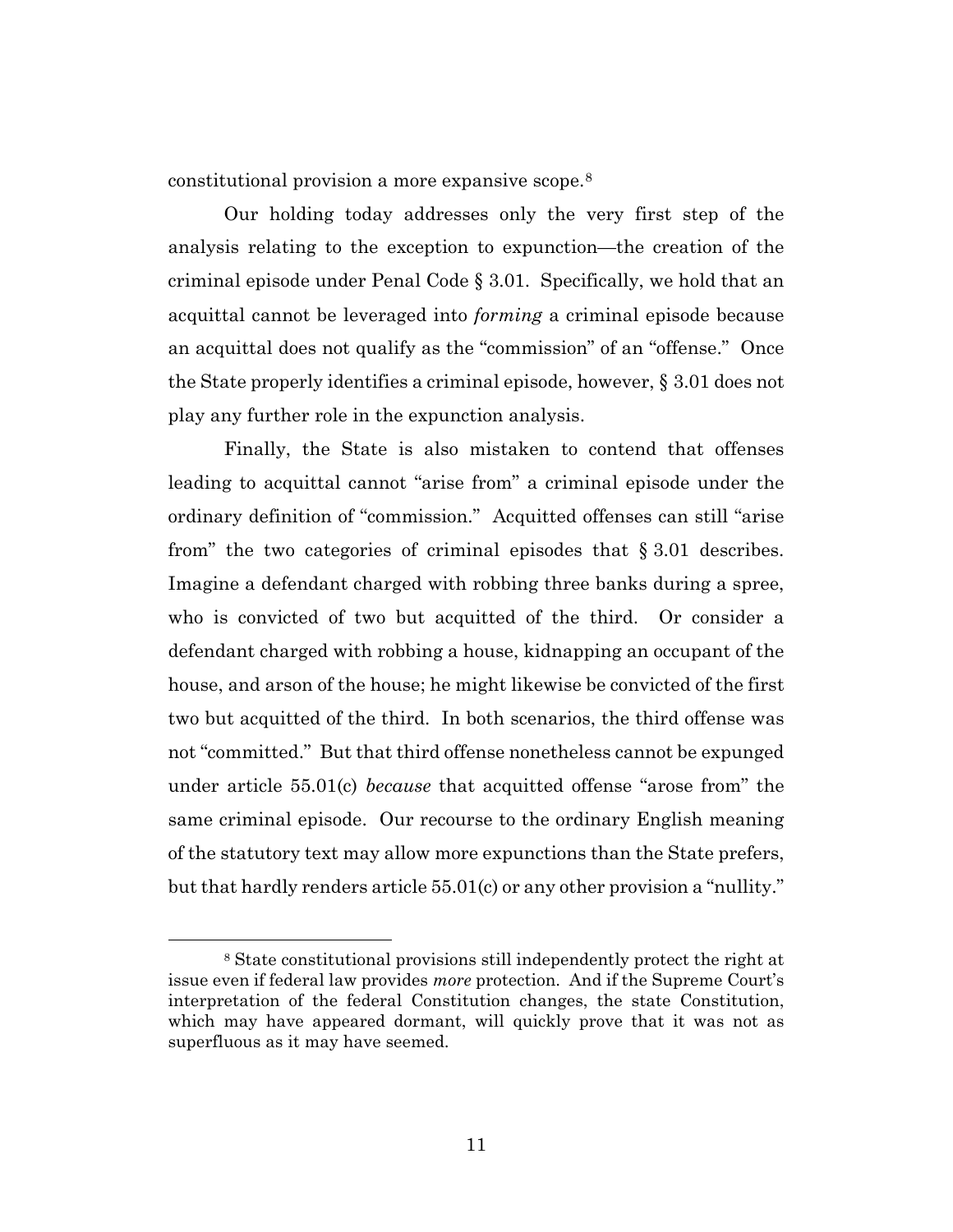For all of these reasons, we must also respectfully disagree with our dissenting colleague. We perceive no surplusage or meaninglessness in article 55.01(c). But even if we were less sure, the proposed cure is worse than the disease. "Put to a choice . . . , a court may well prefer ordinary meaning to an unusual meaning that will avoid surplusage." Antonin Scalia & Bryan A. Garner, *Reading Law: The Interpretation of Legal Texts* 176 (2012). Reading "commission" of an offense to mean "acquittal" of that offense would, to put it mildly, be "unusual." "[W]ith careful regard to context," which we have sketched above, we believe that sounder "judgment and discretion" compel us to read the statutes as we do. *Id.*<sup>9</sup>

\* \* \*

To block the expunction of respondents' arrest records, the State must show the "commission" of *at least* two offenses to establish a criminal episode. We hold that the State cannot count as a "commission" any "offense" for which respondents have been acquitted. Without the acquitted charges, the State has only one offense for each respondent, which is legally insufficient to form a "criminal episode." As a matter of

<sup>9</sup> We take no position on the underlying policy debate about how generous the expunction entitlement *should* be. The legislature certainly could conclude that once a person is convicted of an offense, the right to expunction must yield to the public's interest in access to subsequent arrest records—even for arrests that lead to acquittal, are wholly unrelated to the initial conviction, or even turn out to be wholly unfounded. The only question fit for the judiciary is to discern the policy that the legislature *has* enacted. We reiterate that the legislature may freely amend the statute. It can narrow (or broaden) its scope by amending the law—or by replacing it with a wholly new expunction statute.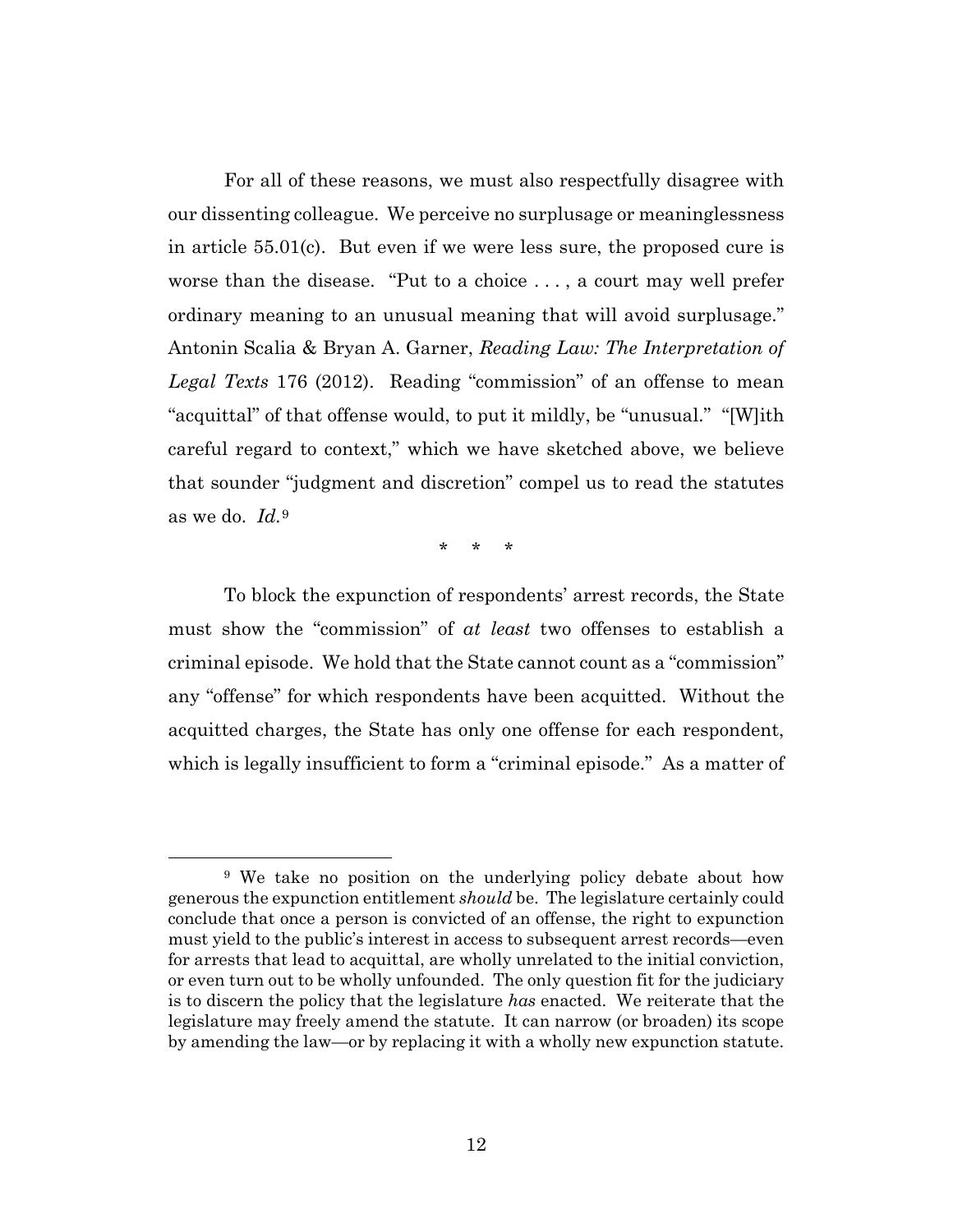law, therefore, the statutory exception does not apply.10 K.T. and C.F. are thus both entitled to the expunctions that they have sought.

#### **B**

Respondents agree that an acquittal is insufficient to form a criminal episode but would take the additional step of equating an offense's "commission" with an offense's *conviction*. We cannot go so far. It certainly is true that one convicted of a crime has "committed" that crime. But the statute is structured around a middle ground between acquittal and conviction. "Commission," as the statute uses that term, also encompasses offenses for which a person still *can be* prosecuted that is to say, where a conviction remains possible. Penal Code  $\S 3.02(a)$ , which concerns joinder of prosecutions, reflects this point. That provision states that a "defendant may be prosecuted in a single criminal action for all offenses arising out of the same criminal episode."

The statutory structure precludes respondents' reading. After defining "criminal episode" in § 3.01, the Penal Code immediately begins

<sup>&</sup>lt;sup>10</sup> To the extent that lower-court decisions that deny expunctions have relied on an acquittal to form the criminal episode, those decisions are disapproved. *See, e.g.*, *In re J.D.R.*, No. 01-20-00161-CV, 2022 WL 551276, at \*1 (Tex. App.—Houston [1st Dist.] Feb. 24, 2022, no pet.); *Ex parte M.B.F.*, No. 10-20-00053-CV, 2022 WL 555019, at \*1 (Tex. App.—Waco Feb. 23, 2022, no pet.); *Mitchell v. State*, No. 09-20-00060-CV, 2020 WL 6494209, at \*1 (Tex. App.—Beaumont Nov. 5, 2020, pet. denied); *Ex parte R.A.L.*, No. 04-19-00479- CV, 2020 WL 557542, at \*1 (Tex. App.—San Antonio Feb. 5, 2020, pet. denied); *Ex parte F.T.K.*, No. 13-16-00535-CV, 2018 WL 2440545, at \*1 (Tex. App.— Corpus Christi–Edinburg May 31, 2018, no pet.); *In re Expunction of J.B.*, 564 S.W.3d 436 (Tex. App.—El Paso 2016, no pet.); *Addicks v. State*, No. 03-06- 00114-CV, 2007 WL 844872, at \*1 (Tex. App.—Austin Mar. 21, 2007, no pet.); *Ex parte Baldivia*, No. 07-05-0046-CV, 2007 WL 63373, at \*1 (Tex. App.— Amarillo Jan. 10, 2007, no pet.).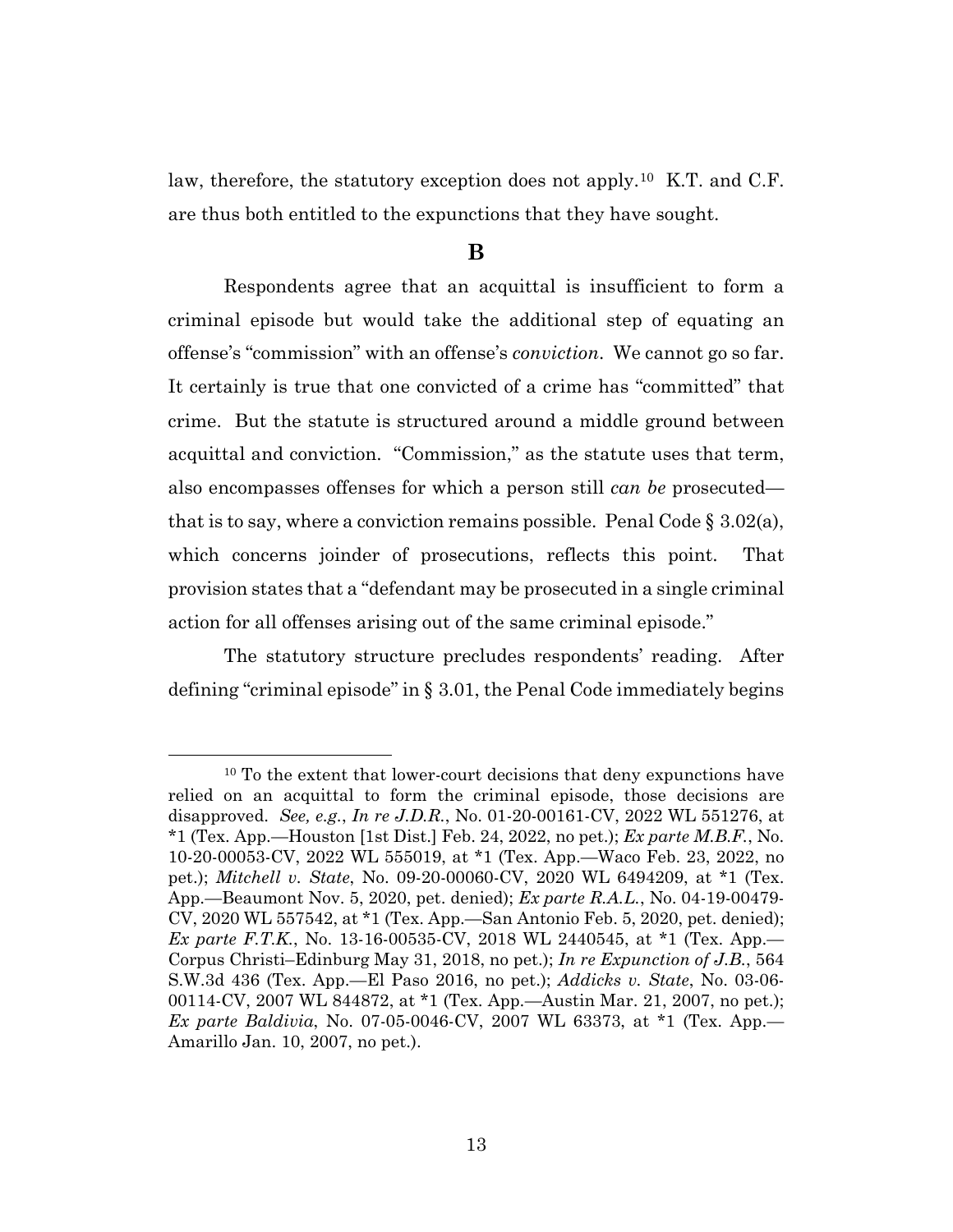to apply that term in § 3.02 in a way that eliminates the conviction-only definition that respondents advance. As § 3.02 illustrates, offenses in as early as the prosecution stage can form a single criminal episode, so a "criminal episode" for that purpose must be able to exist before *any* convictions are even possible.11

Offenses still subject to prosecution have not reached a particular conclusion—conviction, acquittal, or anything else. Thus, while an *acquittal* cannot qualify as a predicate for a "criminal episode," charged conduct that has not yet led to acquittal can form part of a "criminal episode" and thus trigger Penal Code § 3.02's authorization of "a single criminal action" for multiple charged offenses. These offenses are within the definition of a "criminal episode" for joint prosecution until, as a matter of law, that possibility has been negated.<sup>12</sup>

Respondents' reading would require expunction where the statute forbids it. For example, if only convictions can form a criminal episode, someone could expunge an acquitted offense even though two other offenses from the same incident or course of conduct remain subject to prosecution. If those prosecutions resulted in convictions, and if they formed a criminal episode, the acquittal could squarely fall within article 55.01(c)'s exception to expunction (even though the State could

<sup>11</sup> Article 55.01(c) of the Code of Criminal Procedure confirms this reading by stating that an acquitted offense cannot be expunged if "the person was convicted of *or remains subject to prosecution* for at least one other offense occurring during the criminal episode." (Emphasis added.) *See supra* at 10– 11.

<sup>&</sup>lt;sup>12</sup> This potential is what keeps Penal Code  $\S 3.01$  tethered to the actual "commission" of a crime.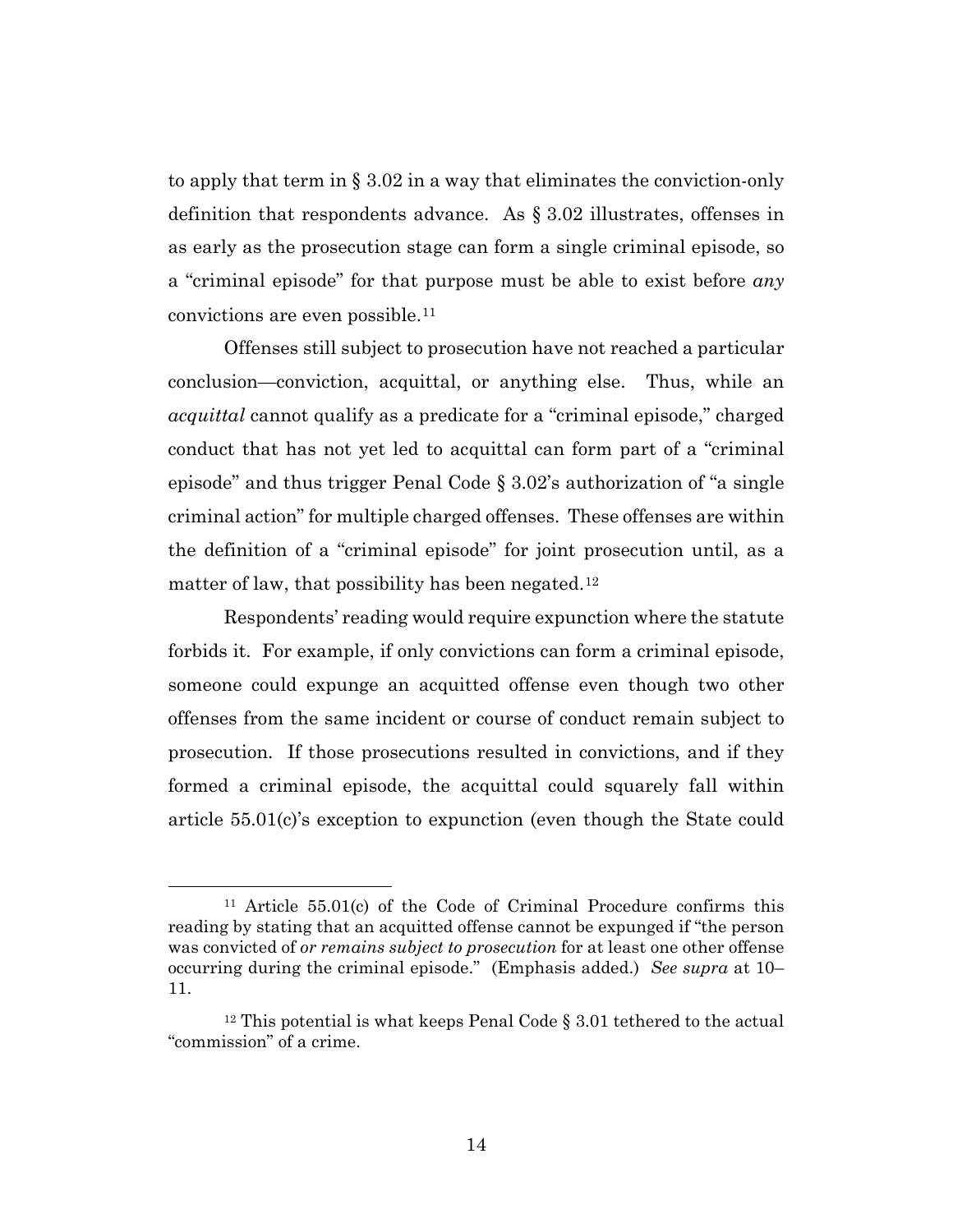not use that acquittal to establish the criminal episode's *formation*). When there is a potential conviction, in other words, the lack of a conviction poses no barrier to that charge arising from a criminal episode.13

#### **IV**

Much of the State's argument in the cases before us has focused on the *second* question, on which the State must also prevail to warrant denial of expunction. That question asks whether two DWI offenses, separated by over three years, are sufficiently linked to form a common "criminal episode" under Penal Code  $\S 3.01(2)$ .<sup>14</sup> That provision defines "criminal episode" as "the commission of two or more offenses" when "the offenses are the repeated commission of the same or similar offenses."15

We decline to resolve this question. We acknowledge that this issue could provide an independent basis for our holding because, even if we had held that the DWI acquittal *could* qualify as the "commission" of an offense, a "criminal episode" would still not exist if the original conviction and the subsequent acquittal were insufficiently linked to

<sup>&</sup>lt;sup>13</sup> We need not address today whether a charged offense leading to a disposition other than a conviction or an acquittal, such as deferred adjudication, can be a part of a criminal episode under § 3.01.

<sup>14</sup> The parties agree that, if a criminal episode exists here, it is under Penal Code § 3.01(2).

<sup>15</sup> As originally enacted in 1973, § 3.01 included *only* what now is codified as  $\S 3.01(2)$ —"the repeated commission" of an offense. The provision currently codified as § 3.01(1)—involving offenses in "the same transaction" or "constitut[ing] a common scheme or plan"—was added in 1987. *See* Act of May 24, 1973, 63d Leg., R.S., ch. 399, § 1, 1973 Tex. Gen. Laws 883, 891 (codified at Tex. Penal Code § 3.01); Act of May 22, 1987, 70th Leg., R.S., ch. 386, § 1, 1987 Tex. Gen. Laws 1900 (codified at Tex. Penal Code § 3.01).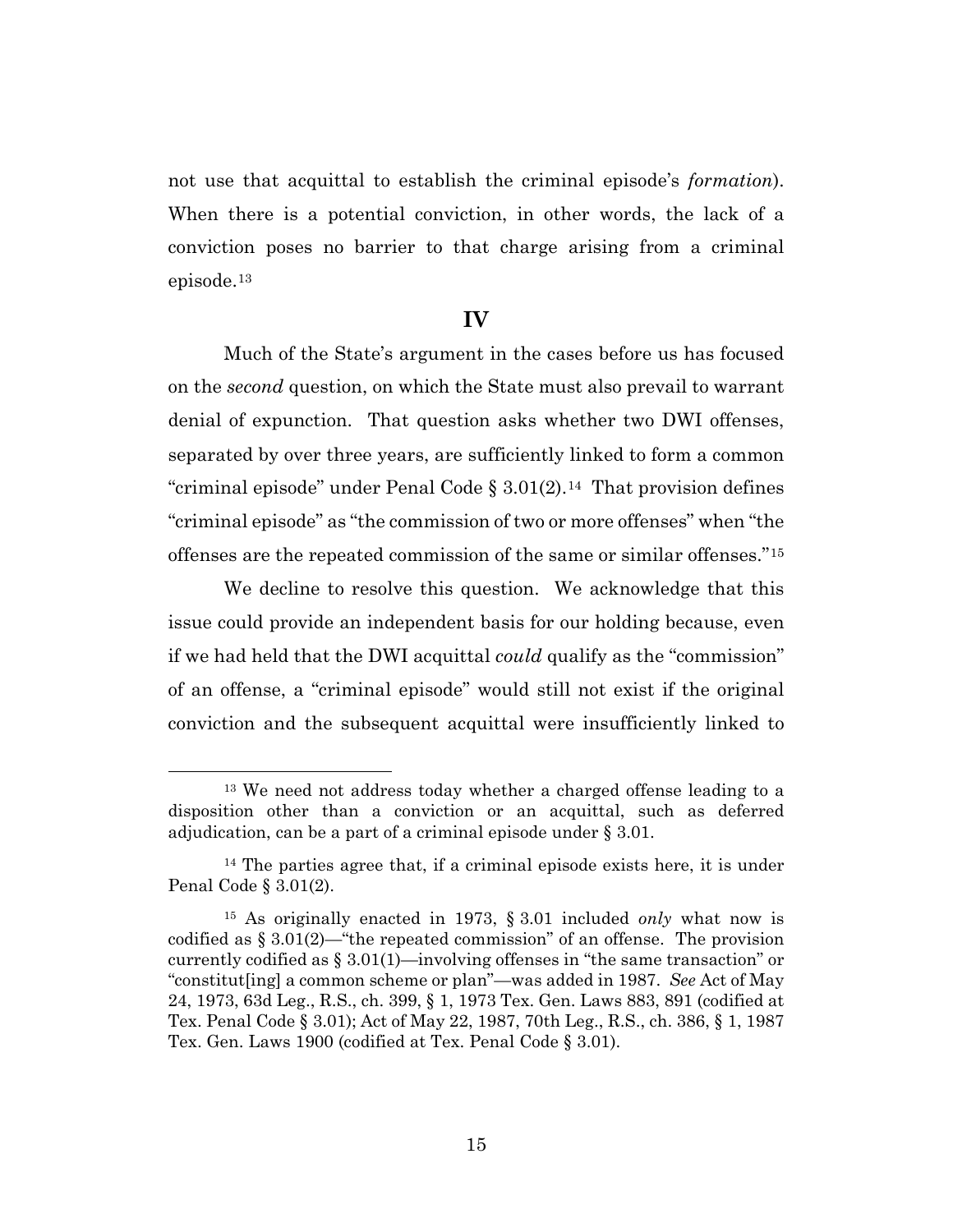qualify as "the repeated commission" of DWI. We also recognize that the Fifth Court, sitting en banc in  $C.F$ , relied on this ground,<sup>16</sup> which remains the law in that appellate district, while other courts of appeals have rejected that reading.<sup>17</sup>

We nonetheless conclude that it is more prudent to await another case that presents the issue than to address the existing conflict now. The outcome of today's disputes would not change regardless of how we resolved this second question. Moreover, respondents' rationale for affirmance did not contest the State's reading of § 3.01(2) or defend the Fifth Court's ruling in C.F.'s favor on this ground. The State understandably did not press as far as it might have in defending its own position; it was deprived of adversarial briefing that challenged whether  $\S 3.01(2)$  includes any limitation other than that the committed offenses be similar. Finally, the question is important and will affect many other Texans, so we are wary of addressing it under these circumstances. We therefore will await another case in which this

<sup>16</sup> 613 S.W.3d at 282–84 (advancing multiple reasons that a "criminal episode" under § 3.01(2) cannot be formed from events that share no links other than being the same charge); *cf. id.* at 289–90 (Evans, J., dissenting) (disputing the majority's argument on this point).

<sup>&</sup>lt;sup>17</sup> When considering the entitlement to expunction, several courts have concluded that offenses require no temporal or factual nexus to form or arise from a common "criminal episode" under § 3.01(2). *See, e.g.*, *State v. D.D.M.*, No. 14-20-00426-CV, 2022 WL 906002, at \*4 (Tex. App.—Houston [14th Dist.] Mar. 29, 2022, no pet. h.); *In re J.D.R.*, No. 01-20-00161-CV, 2022 WL 551276, at \*4 (Tex. App.—Houston [1st Dist.] Feb. 24, 2022, no pet.); *Ex parte M.B.F.*, No. 10-20-00053-CV, 2022 WL 555019, at \*2 (Tex. App.—Waco Feb. 23, 2022, no pet.); *In re T.D.N.*, 620 S.W.3d 433, 439 (Tex. App.—El Paso 2020, no pet.); *Ex parte R.A.L.*, No. 04-19-00479-CV, 2020 WL 557542, at \*2 (Tex. App.—San Antonio Feb. 5, 2020, pet. denied).